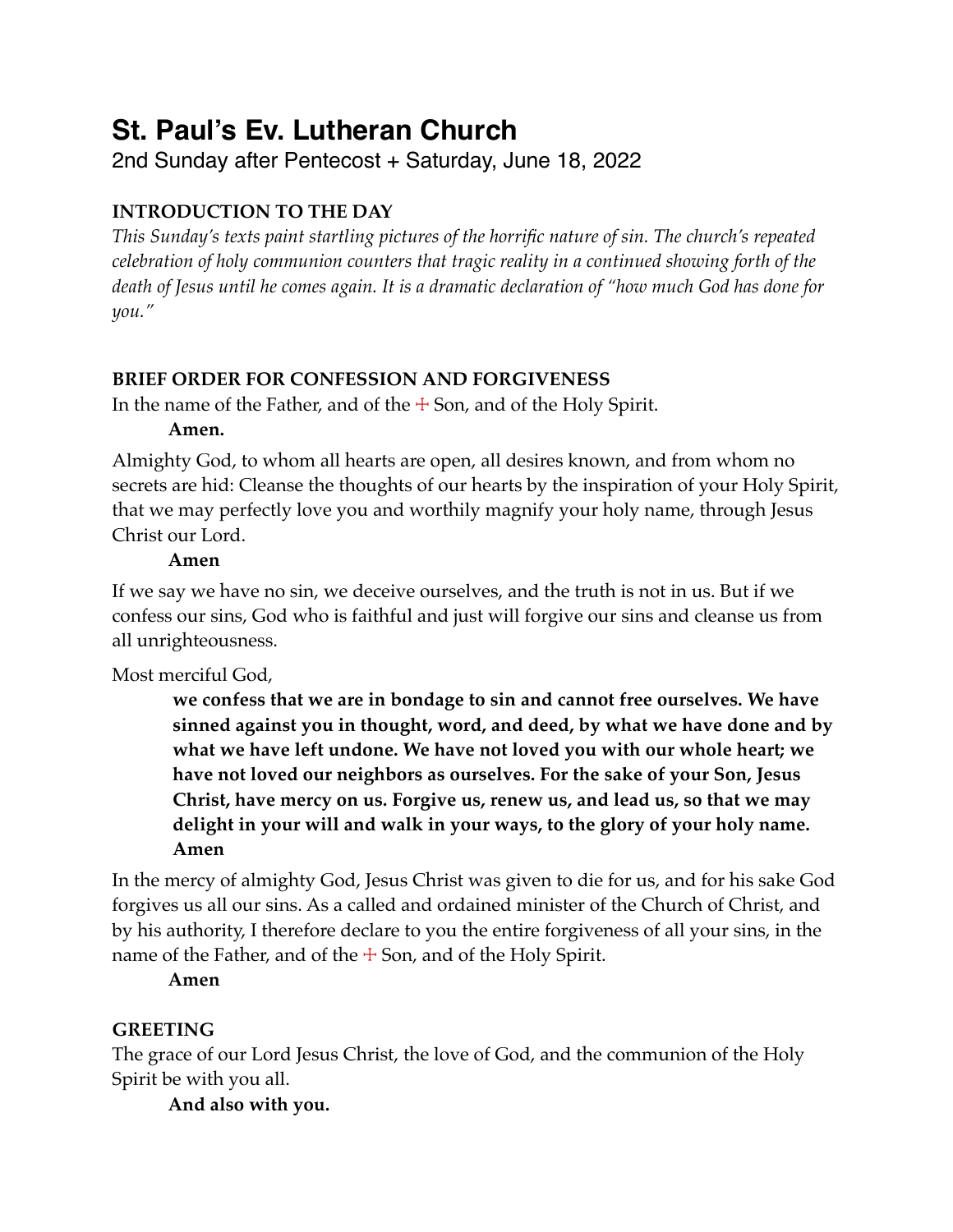# **KYRIE**

Lord, have mercy: **Lord, have mercy.** Christ, have mercy: **Christ, have mercy.** Lord, have mercy: **Lord, have mercy.**

#### **HYMN OF PRAISE**

#### **Glory to God in the highest; and peace to God's people on earth.**

Lord God, heavenly king, almighty God and Father:

We worship you, we give you thanks, we praise you for your glory.

#### **Glory to God in the highest; and peace to God's people on earth.**

Lord Jesus Christ, only Son of the Father, Lord God, Lamb of God,

you take away the sin of the world: have mercy on us.

You are seated at the right hand of the Father; receive our prayer.

#### **Glory to God in the highest; and peace to God's people on earth.**

For you alone are the Holy One, you alone are the Lord,

you alone are the Most High,

Jesus Christ, with the Holy Spirit, in the glory of God the Father. Amen.

**Glory to God in the highest; and peace to God's people on earth.**

#### **PRAYER OF THE DAY**

The Lord be with you.

#### **And also with you.**

Let us pray.

O Lord God, we bring before you the cries of a sorrowing world. In your mercy set us free from the chains that bind us, and defend us from everything that is evil, through Jesus Christ, our Savior and Lord.

**Amen.**

#### **FIRST READING: Isaiah 65:1-9**

*The prophet announces God's impatience. The people's self-absorption is idolatry, and images of practices that displease God fill this reading. Like a vintner who crushes the grape to release the wine, God will use Israel's exile to establish a new community of the faithful.*

A reading from Isaiah.

<sup>1</sup>I was ready to be sought out by those who did not ask,

to be found by those who did not seek me.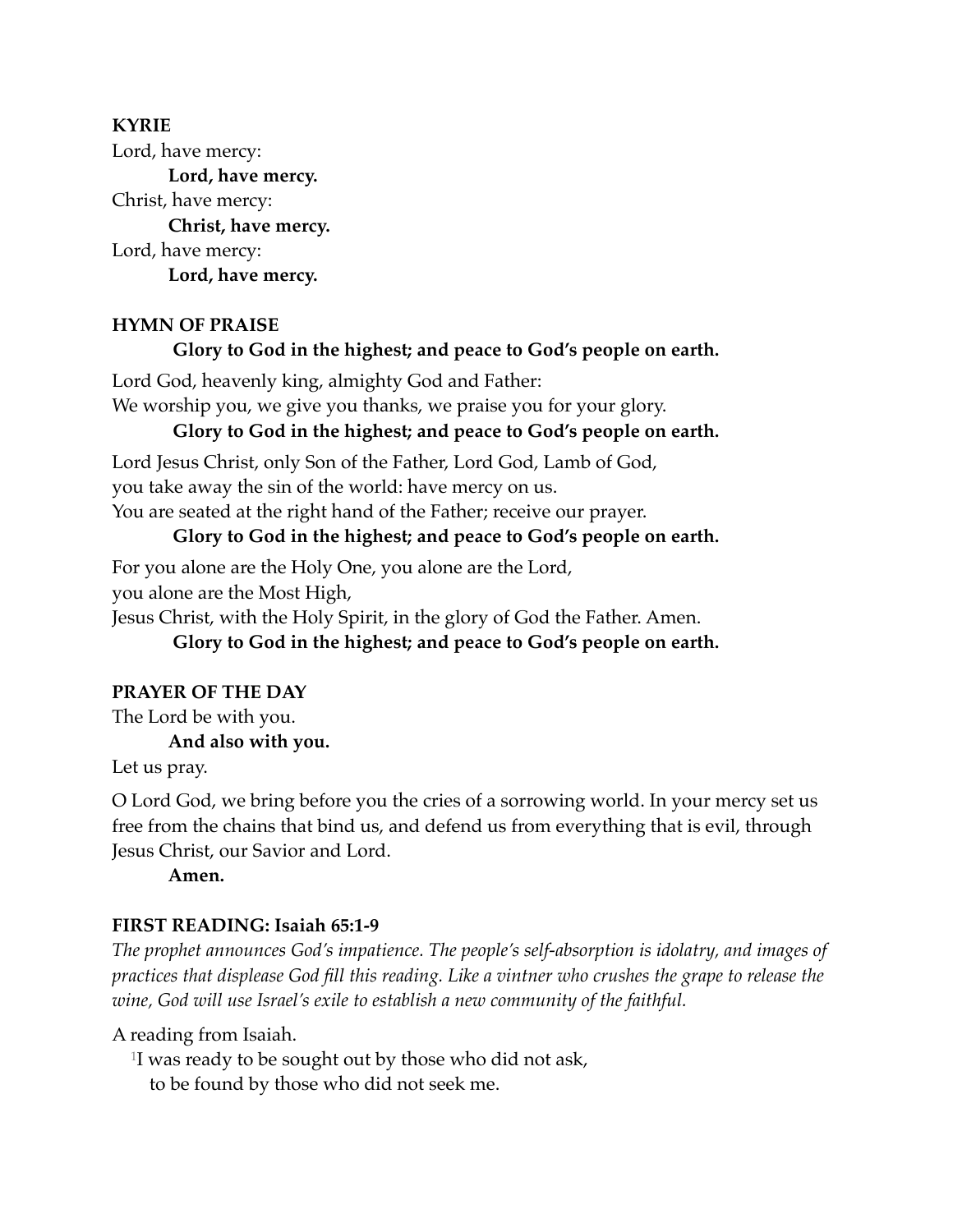I said, "Here I am, here I am," to a nation that did not call on my name. 2I held out my hands all day long to a rebellious people, who walk in a way that is not good, following their own devices; <sup>3</sup>a people who provoke me to my face continually, sacrificing in gardens and offering incense on bricks; 4who sit inside tombs, and spend the night in secret places; who eat swine's flesh, with broth of abominable things in their vessels; 5who say, "Keep to yourself, do not come near me, for I am too holy for you." These are a smoke in my nostrils, a fire that burns all day long. 6See, it is written before me: I will not keep silent, but I will repay; I will indeed repay into their laps 7their iniquities and their ancestors' iniquities together, says the LORD; because they offered incense on the mountains and reviled me on the hills, I will measure into their laps full payment for their actions. 8Thus says the LORD: As the wine is found in the cluster, and they say, "Do not destroy it, for there is a blessing in it," so I will do for my servants' sake, and not destroy them all. 9I will bring forth descendants from Jacob, and from Judah inheritors of my mountains; my chosen shall inherit it, and my servants shall settle there. The word of the Lord. **Thanks be to God.**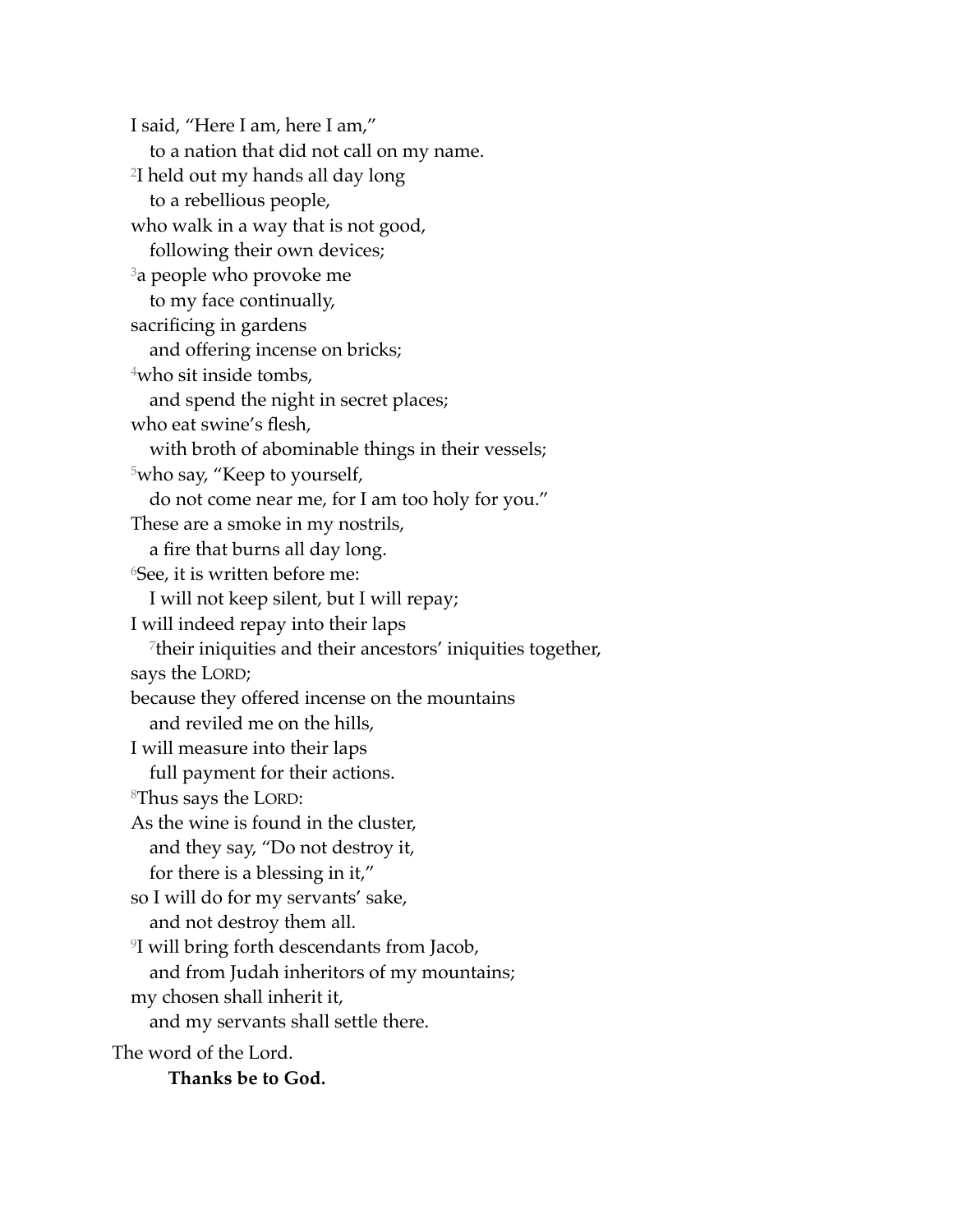#### **PSALM: Psalm 22:19-28**

18Be not far away, O LORD;

you are my strength; hasten to help me.

### <sup>19</sup>**Save me from the sword,**

# **my life from the power of the dog.**

20Save me from the lion's mouth,

my wretched body from the horns of wild bulls.

# <sup>21</sup>**I will declare your name to my brethren; in the midst of the congregation I will praise you.**

 $22$ Praise the LORD, you that fear him;

stand in awe of him, O offspring of Israel; all you of Jacob's line, give glory.

# <sup>23</sup>**For he does not despise nor abhor the poor in their poverty; neither does he hide his face from them;**

# **but when they cry to him he hears them.**

<sup>24</sup>My praise is of him in the great assembly;

I will perform my vows in the presence of those who worship him.

- <sup>25</sup>**The poor shall eat and be satisfied, and those who seek the LORD shall praise him: "May your heart live forever!"**
- $26$ All the ends of the earth shall remember and turn to the LORD, and all the families of the nations shall bow before him.

<sup>27</sup>**For kingship belongs to the LORD;**

**he rules over the nations.**

# **SECOND READING: Galatians 3:23-29**

*For Paul, baptism is a powerful bond that unites people not only with God but with other believers. Those who call themselves children of God experience a transformation that removes prejudices of race, social class, or gender in favor of true unity in Christ.*

# A reading from Galatians.

 $23$ Now before faith came, we were imprisoned and guarded under the law until faith would be revealed. 24Therefore the law was our disciplinarian until Christ came, so that we might be justified by faith. <sup>25</sup>But now that faith has come, we are no longer subject to a disciplinarian, 26for in Christ Jesus you are all children of God through faith. 27As many of you as were baptized into Christ have clothed yourselves with Christ. 28There is no longer Jew or Greek, there is no longer slave or free, there is no longer male and female; for all of you are one in Christ Jesus. 29And if you belong to Christ, then you are Abraham's offspring, heirs according to the promise.

The word of the Lord.

**Thanks be to God.**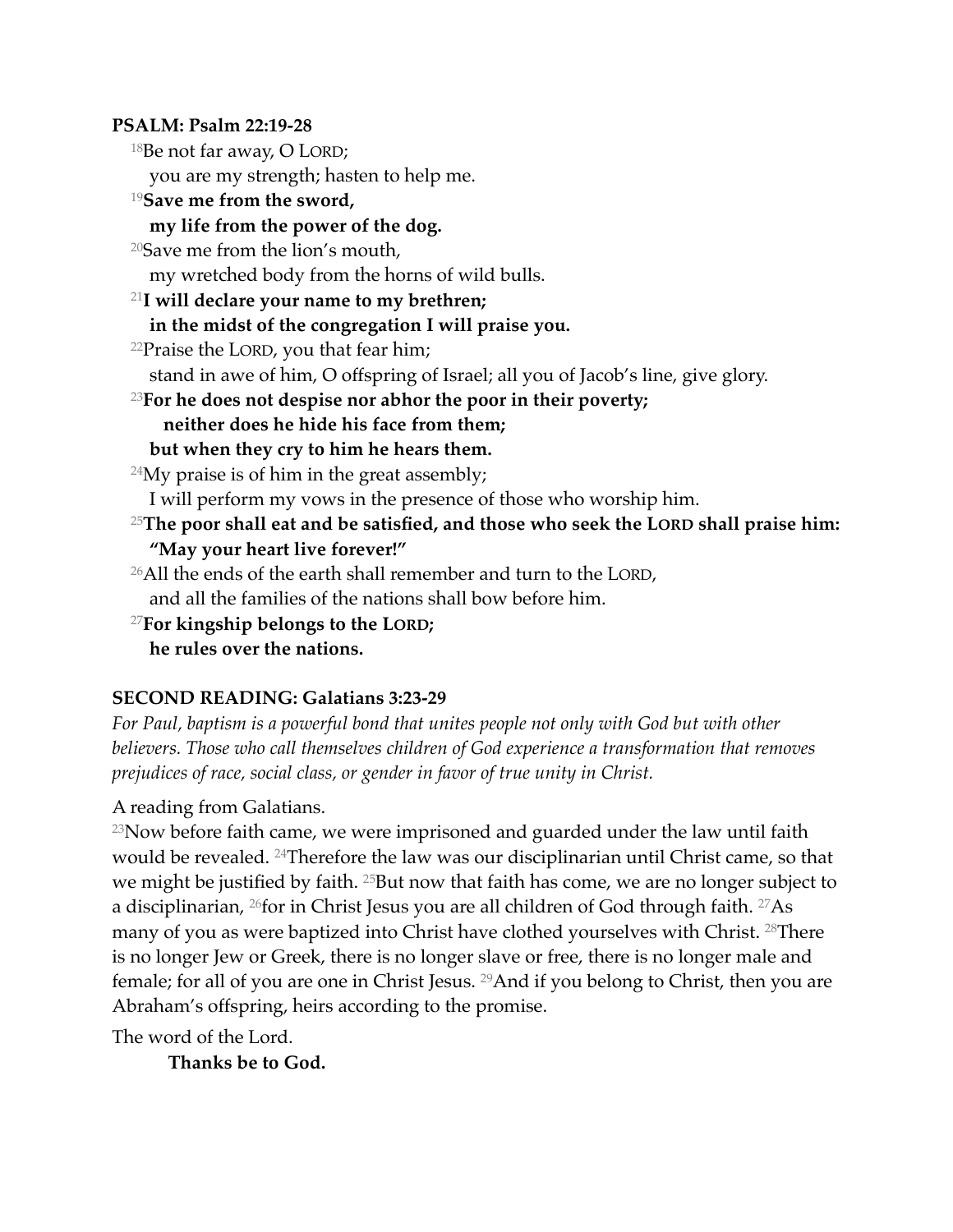#### **GOSPEL ACCLAMATION**

# **Alleluia. Lord, to whom shall we go? You have the words of eternal life. Alleluia.**

#### **GOSPEL: Luke 8:26-39**

*Jesus' mission includes foreigners and his authority extends to the casting out of demons. Some who witness Jesus' work are seized with confusion and fear, but the man who was healed is commissioned to give testimony to God's mercy and power.*

The Holy Gospel according to St. Luke, the eighth chapter.

#### **Glory to you, O Lord.**

<sup>26</sup>Then [Jesus and his disciples] arrived at the country of the Gerasenes, which is opposite Galilee. 27As he stepped out on land, a man of the city who had demons met him. For a long time he had worn no clothes, and he did not live in a house but in the tombs. 28When he saw Jesus, he fell down before him and shouted at the top of his voice, "What have you to do with me, Jesus, Son of the Most High God? I beg you, do not torment me"—29for Jesus had commanded the unclean spirit to come out of the man. (For many times it had seized him; he was kept under guard and bound with chains and shackles, but he would break the bonds and be driven by the demon into the wilds.) <sup>30</sup>Jesus then asked him, "What is your name?" He said, "Legion"; for many demons had entered him. 31They begged him not to order them to go back into the abyss.

 $32$ Now there on the hillside a large herd of swine was feeding; and the demons begged Jesus to let them enter these. So he gave them permission. <sup>33</sup>Then the demons came out of the man and entered the swine, and the herd rushed down the steep bank into the lake and was drowned.

 $34$ When the swineherds saw what had happened, they ran off and told it in the city and in the country. 35Then people came out to see what had happened, and when they came to Jesus, they found the man from whom the demons had gone sitting at the feet of Jesus, clothed and in his right mind. And they were afraid. 36Those who had seen it told them how the one who had been possessed by demons had been healed. 37Then all the people of the surrounding country of the Gerasenes asked Jesus to leave them; for they were seized with great fear. So he got into the boat and returned. 38The man from whom the demons had gone begged that he might be with him; but Jesus sent him away, saying, <sup>39</sup> Return to your home, and declare how much God has done for you." So he went away, proclaiming throughout the city how much Jesus had done for him. The Gospel of the Lord.

**Praise to you, O Christ.**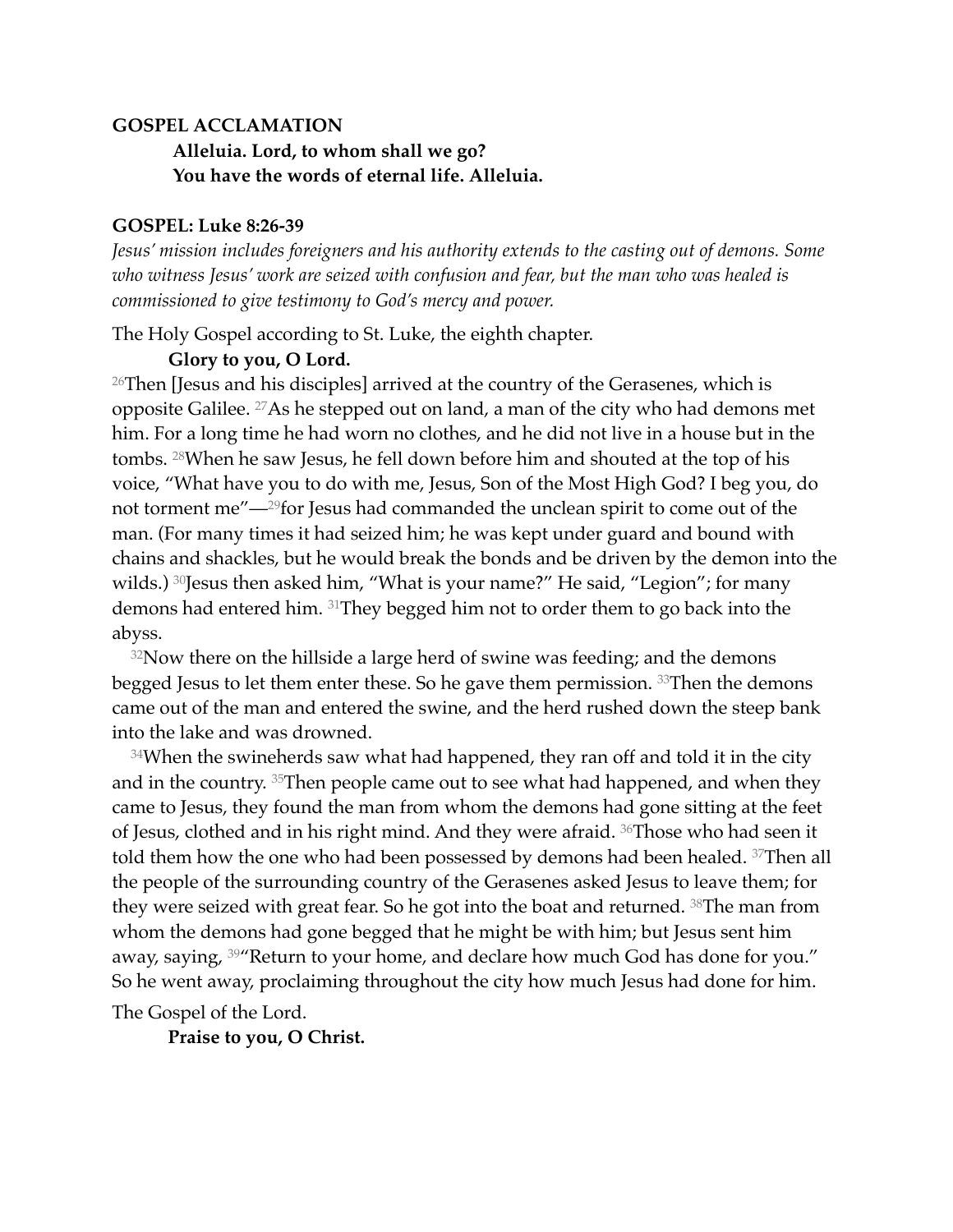# **CREED**

**I believe in God, the Father almighty, creator of heaven and earth. I believe in Jesus Christ, his only Son, our Lord.**

**He was conceived by the power of the Holy Spirit and born of the virgin Mary. He suffered under Pontius Pilate, was crucified, died, and was buried. He descended into hell. On the third day he rose again. He ascended into heaven, and is seated at the right hand of the Father. He will come again to judge the living and the dead. I believe in the Holy Spirit, the holy catholic Church, the communion of saints,**

**the forgiveness of sins, the resurrection of the body, and the life everlasting. Amen**

#### **THE PRAYERS OF INTERCESSION**

United in Christ and guided by the Spirit, we pray for the church, the creation, and all in need.

Holy God, you hear the cries of those who seek you. Equip your church with evangelists who reveal the continuous call of your outstretched hands and your promises of a home in you. God of grace,

#### **hear our prayer.**

You hear the cries of the earth. Restore places where land, air, and waterways have been harmed. Guide us to develop and implement sources of energy and food production that do not destroy the earth. God of grace,

#### **hear our prayer.**

You hear the cries of those who are marginalized or cast out. On this Juneteenth observance, guide us continually toward the end of oppression in all its forms, especially white supremacy. Bring true freedom and human flourishing to all your beloved children. God of grace,

# **hear our prayer.**

You hear the cries of those who suffer. Come to the aid of all who are homeless, naked, hungry, and sick, especially those we name out loud, in our hearts or list online. Bring peace to any experiencing mental illness, that they can clearly recognize your loving presence. God of grace,

# **hear our prayer.**

You hear the cries of those who celebrate and those who grieve on this Father's Day. Nurture mutual love and tender care in all relationships. Comfort those for whom this day brings sadness or longing. God of grace,

#### **hear our prayer.**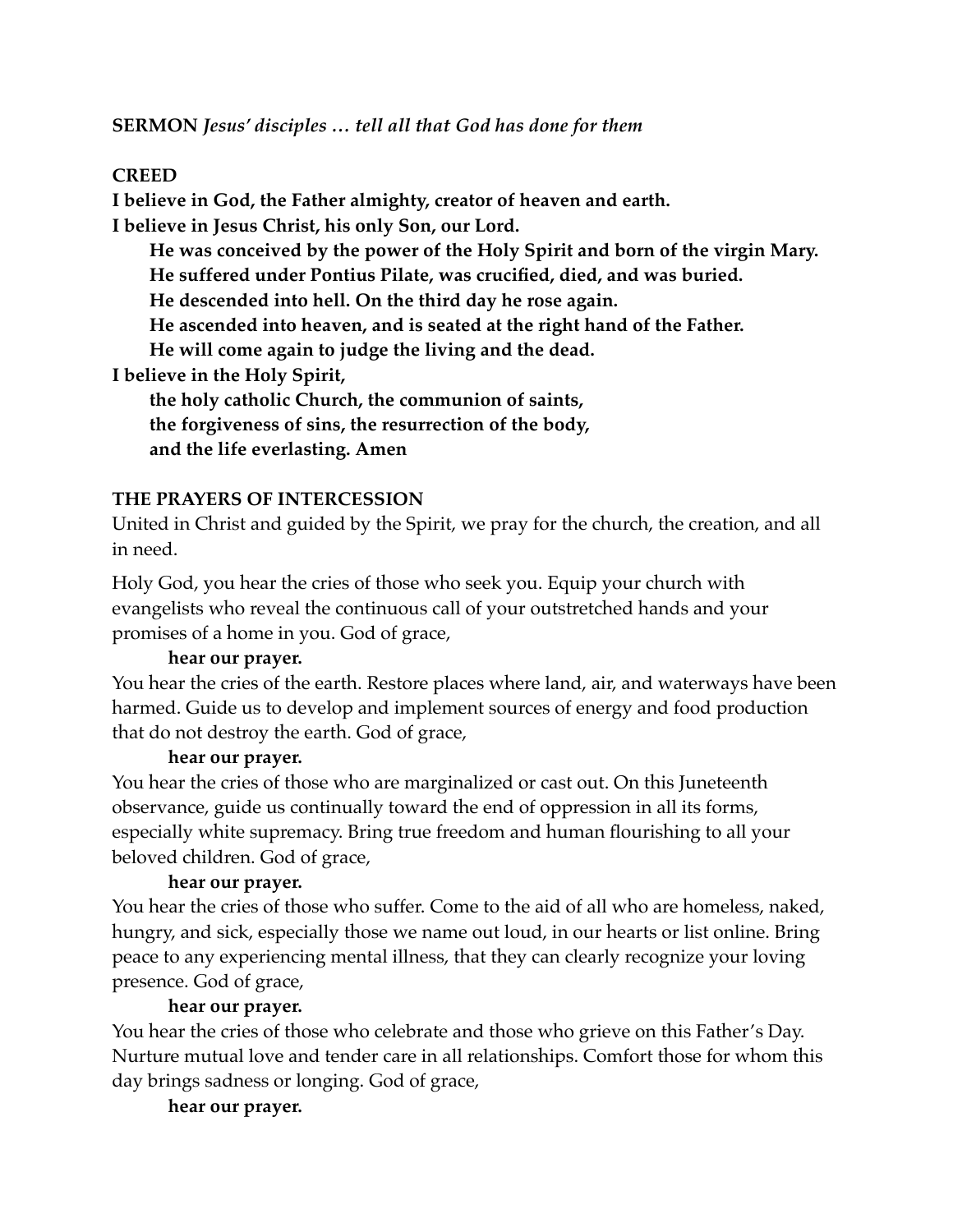We give thanks for the faithful departed whose lives proclaimed all you had done for them. At the last, unite us with them as we make our home in you. God of grace,

**hear our prayer.**

God of every time and place, in Jesus' name and filled with your Holy Spirit, we entrust these spoken prayers and those in our hearts into your holy keeping.

**Amen.**

# **PEACE**

The peace of the Lord be with you always. **And also with you.**

# **PRESENTATION OF THE GIFTS**

Let the vineyards be fruitful, Lord, and fill to the brim our cup of blessing. Gather a harvest from the seeds that were sown,

that we may be fed with the bread of life.

Gather the hopes and dreams of all; unite them with the prayers we offer now. Grace our table with your presence, Lord, and give us a foretaste of the feast to come.

# **OFFERTORY PRAYER**

Let us pray.

Blessed are you,

**O Lord our God, maker of all things. Through your goodness you have blessed us with these gifts. With them we offer ourselves to your service and dedicate our lives to the care and redemption of all that you have made, for the sake of him who gave himself for us, Jesus Christ our Lord. Amen**

# **DIALOGUE**

The Lord be with you. **And also with you.**

Lift up your hearts.

**We lift them to the Lord.** Let us give thanks to the Lord our God. **It is right to give our thanks and praise.**

# **PREFACE**

It is indeed right and salutary that we should at all times and in all places offer thanks and praise to you, O Lord, holy Father, through Christ our Lord; who on this day overcame death and the grave, and by his glorious resurrection opened to us the way of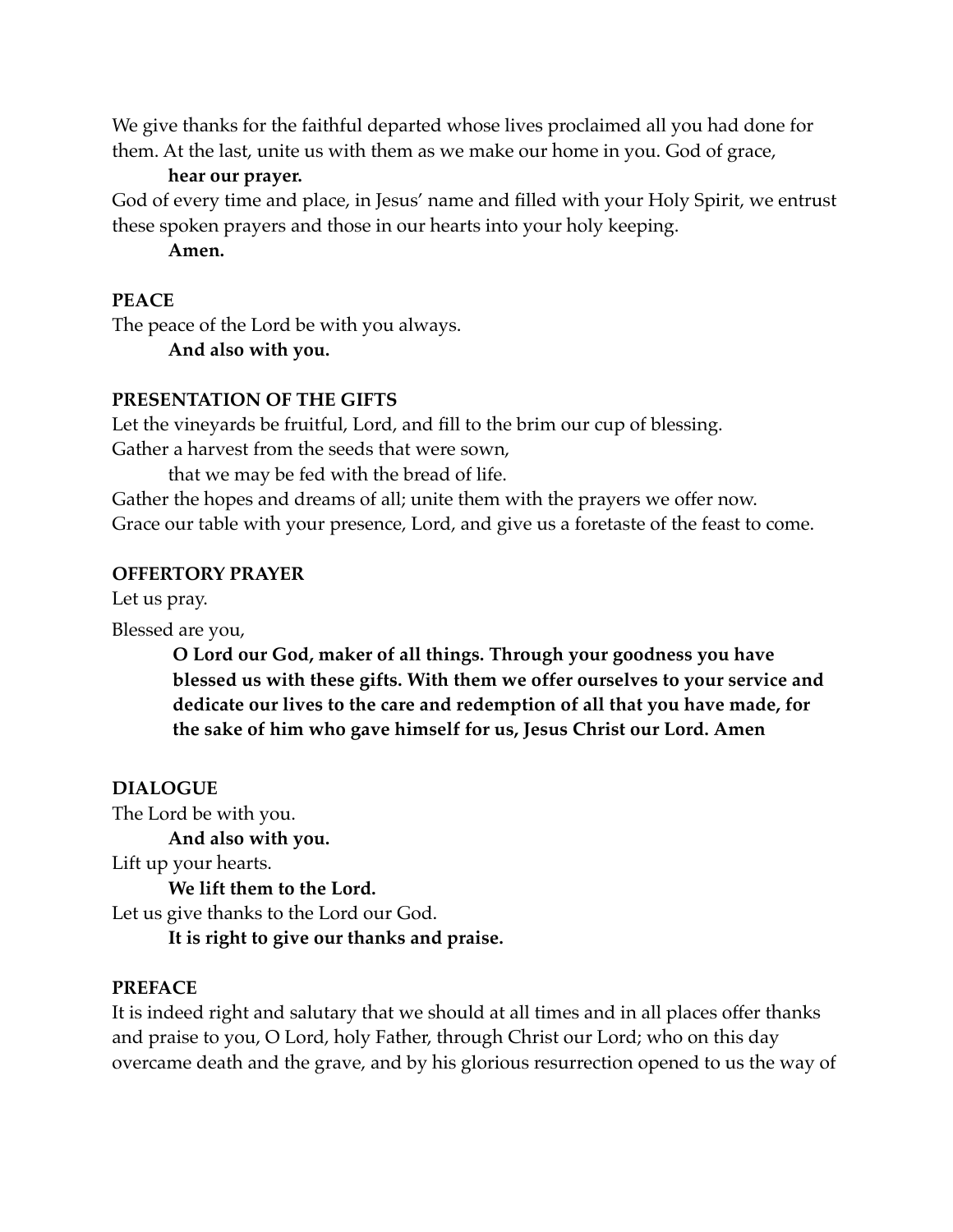everlasting life. And so, with the Church on earth and the hosts of heaven, we praise your name and join their unending hymn:

#### **SANCTUS**

**Holy, holy, holy Lord, God of power and might, heaven and earth are full of your glory. Hosanna in the highest. Blessed is he who comes in the name of the Lord. Hosanna in the highest.**

#### **GREAT THANKSGIVING**

Holy, mighty, and merciful Lord, heaven and earth are full of your glory. In great love you sent to us Jesus, your Son, who reached out to heal the sick and suffering, who preached good news to the poor, and who, on the cross, opened his arms to all. In the night in which he was betrayed, our Lord Jesus took bread, and gave thanks; broke it, and gave it to his disciples, saying: Take and eat; this is my body, given for you. Do this for the remembrance of me. Again, after supper, he took the cup, gave thanks, and gave it for all to drink, saying: This cup is the new covenant in my blood, shed for you and for all people for the forgiveness of sin. Do this for the remembrance of me. Remembering, therefore, his death, resurrection, and ascension, we await his coming in glory. Pour out your Holy Spirit, that by this Holy Communion we may know the unity we share with all your people in the body of your Son, Jesus Christ our Lord. Through him, with him, in him, in the unity of the Holy Spirit, all glory and honor is yours, almighty Father, now and forever. **Amen LORD'S PRAYER**

Lord, remember us in your kingdom, and teach us to pray:

#### **Our Father, who art in heaven,**

**hallowed be thy name, thy kingdom come,**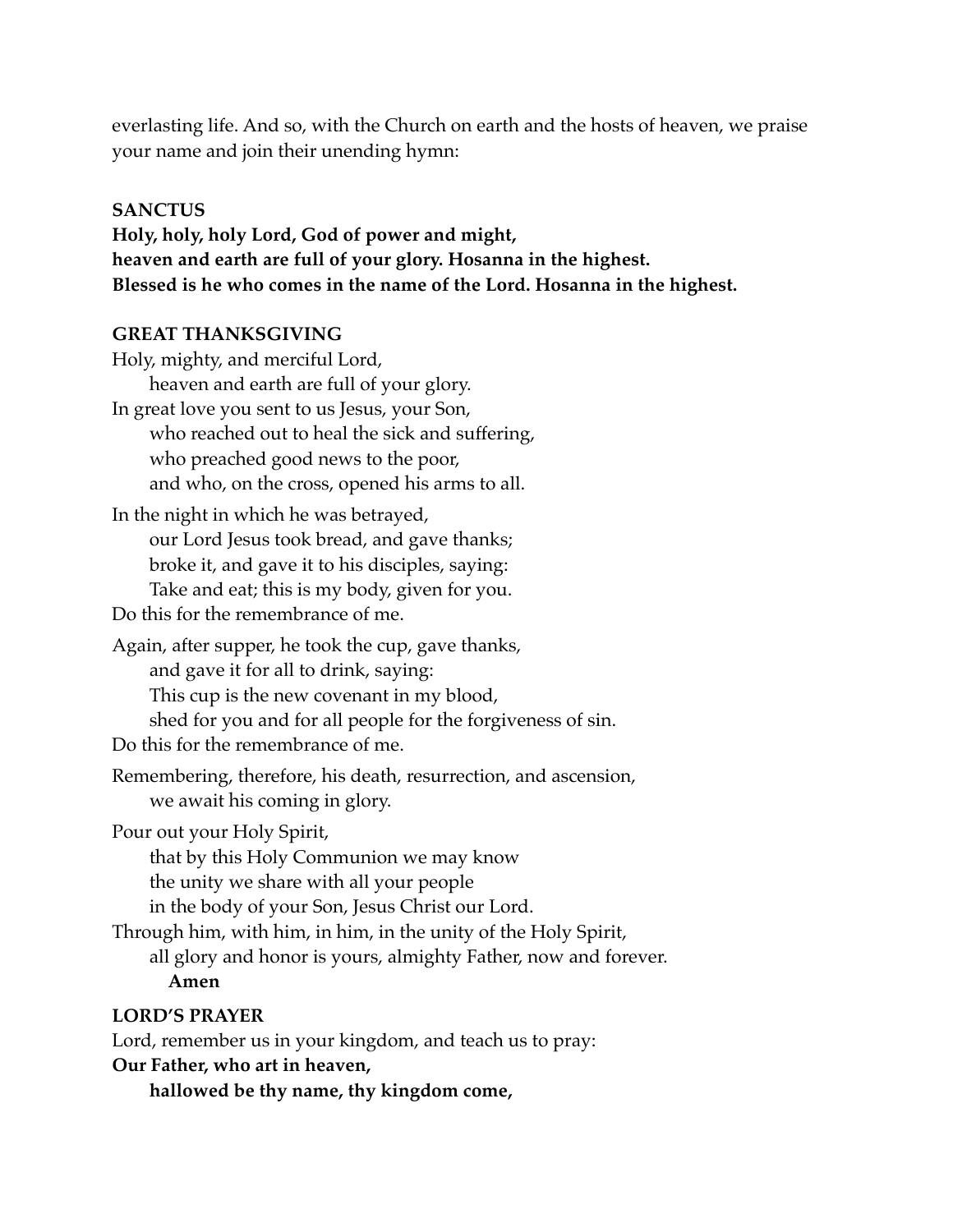**thy will be done, on earth as it is in heaven. Give us this day our daily bread; and forgive us our trespasses, as we forgive those who trespass against us; and lead us not into temptation, but deliver us from evil. For thine is the kingdom, and the power, and the glory,**

**forever and ever. Amen.**

# **COMMUNION**

The body of Christ, given for you. The blood of Christ, shed for you.

**Amen**

# **POST-COMMUNION PRAYER**

Let us pray.

Almighty God, you provide the true bread from heaven, your Son, Jesus Christ our Lord. Grant that we who have received the Sacrament of his body and blood may abide in him and he in us, that we may be filled with the power of his endless life, now and forever.

**Amen**

# **ANNOUNCEMENTS**

**CHURCH COUNCIL**. **Monday June 20, 7:00 p.m.** Our monthly church council meeting will meet in the lounge.

**SENIOR LUNCHEON. Tuesday, June 21, 11:30 a.m.** Bring your lunch. We'll provide drinks, sides and desert. This month's topic is Memories of Pot Luck Church Dinners."

**GRIEFSHARE. Tuesday, June 21, 7:00 p.m. to 9:00 p.m.** GriefShare is a 13-week program that gathers a group together to journey through grief. The program combines small group sharing, video presentations from people who have made this journey and daily exercises to connect your faith to your grief experiences. A lot of us are grieving now. GriefShare is a solid way to lean in and get through your grief.

**VACATION BIBLE SCHOOL. Monday-Thursday, June 27-30, 6:00 p.m. - 7:30 p.m.** Mark your calendar. Save the date. Sign up your children or grandchildren. Invite your neighbors to a Vacation Bible School Adventure that is out of this world!

# **WALKING THEOLOGY WITH VICAR DAN**

Do you like exploring the outdoors? Interested in engaging with your faith while enjoying fresh, summer air? Join Vicar Dan and connect with others at Roosevelt Park for conversation, sightseeing, birdwatching, and prayer. Each week we will focus on a topic from the Bible and let the Holy Spirit lead our time together. Weather permitting.